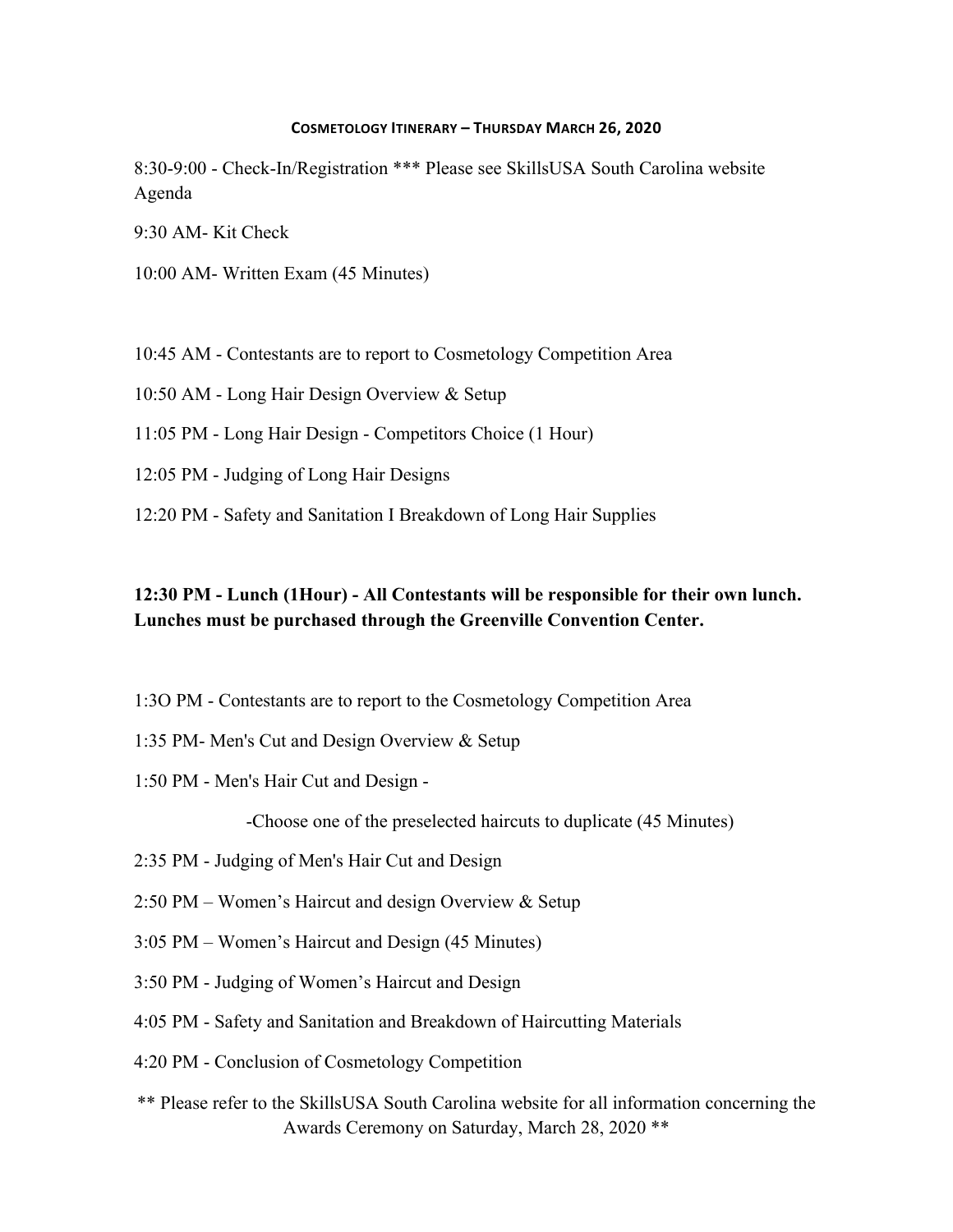### **Task/Time Limits**

#### **\*Special Notices\***

\*NEW THIS YEAR\* All contestants must present a printed copy of their resume at the competition.

\*All State Safety and Sanitation Procedures are expected to be followed at all times throughout the competition.

\*All Rules will be followed as listed in the Skills USA Technical Standards for The Cosmetology Competition.

**Class F Dress Code**: Clothing Penalties will result in point deductions.

\*All Contestants must be in uniform during designated contest times.\*

**Student Kit Check**: Contestants will present to the judges all required items located on the supply checklist. All items and kits must be clean, organized and sanitary.

**Written Examination**: Contestants will have 45 Minutes on a written assessment based on knowledge of Esthetics

**Oral Communication**: At the conclusion of each competition portion. Judges may ask contestants to explain their theme choice, development or methods of applications. Contestants are asked to keep their explanations brief and under 2 minutes.

**Long Hair Design**: Create a long-hair design of your choice within a one-hour time period. Incorporate applicable techniques such as braiding, twisting, rolls, loops, etc. Secure hair with hair pins, bobby pins, and bands as applicable. Create a design that is clean, smooth, chic, and sleek. Check that hairpin(s), bobby pins and bands are not exposed. Demonstrate balance, proportion, and form in the finished design. Show control of texture and hair direction in the finished design. All-State Safety and Sanitation Procedures are expected to be followed at all times throughout the competition.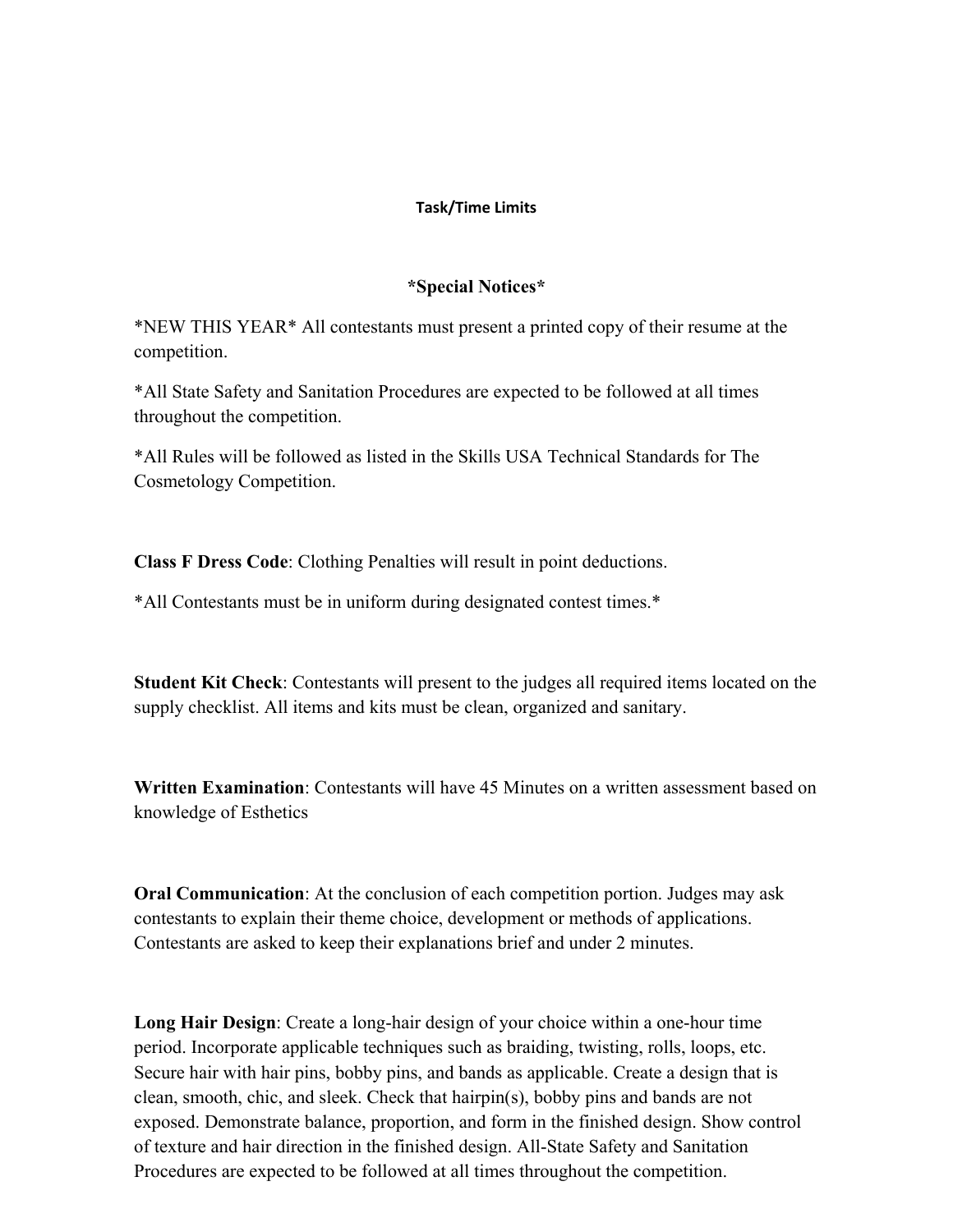**Men's Cut and Design**: Duplicate ONE of the predetermined haircuts and designs preselected by the technical committee within a 45 minute time period. All-State Safety and Sanitation Procedures are expected to be followed at all times throughout the competition.





**Women's Cut and Design**: Duplicate ONE of the predetermined haircuts and designs preselected by the technical committee within a 45 minute time period. All-State Safety and Sanitation Procedures are expected to be followed at all times throughout the competition.



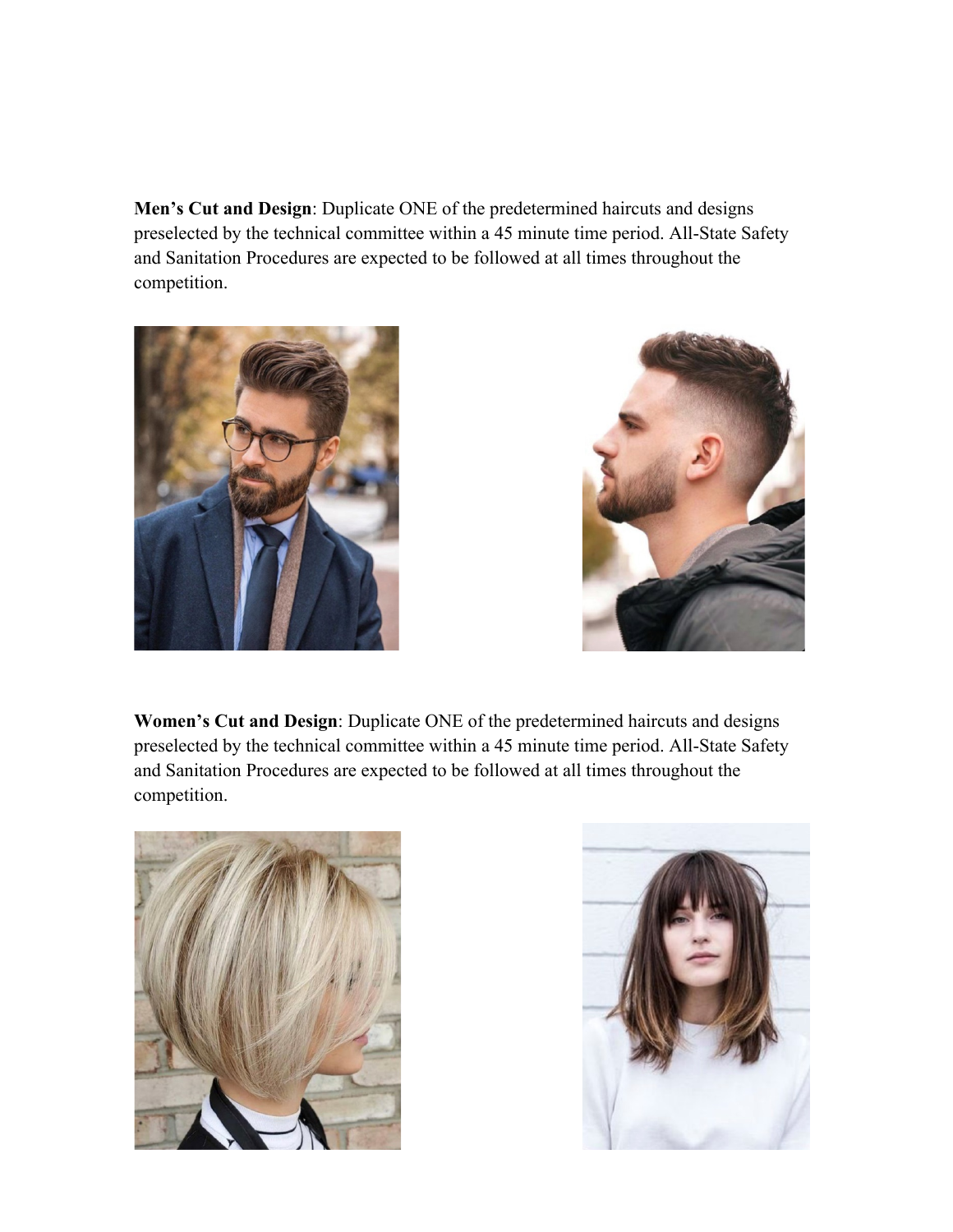### **Kit Check Supplies & Standards**

- Clean Portable Kit
- First Aid Kit
- Blood Spill Kit
- 1 Paper Bag Labeled Items to be disinfected
- 1 Paper Bag Labeled Trash
- 1 Paper Bag Labeled Soiled Linens

(All paper bags are to have a plastic bag located inside opened inside like a trash bag)

- Disinfectant Wipes
- 3 Mannequins
- Mannequin Stand
- Include the following tools for Haircutting and Thermal styling:
	- 1. Blow Dryer
	- 2. Styling Products of Choice
	- 3. Combs
	- 4. Brushes
	- 5. Clips
	- 6. Spray Bottle (Empty)
	- 7. Bottle of water (sealed) to fill the spray bottle
	- 8. Towels
- All Supplies and Materials for Long Hair Design
- Hand Sanitizer
- Hospital Grade Disinfectant for surfaces, equipment, and implements.
- Client Safety and Protection Supplies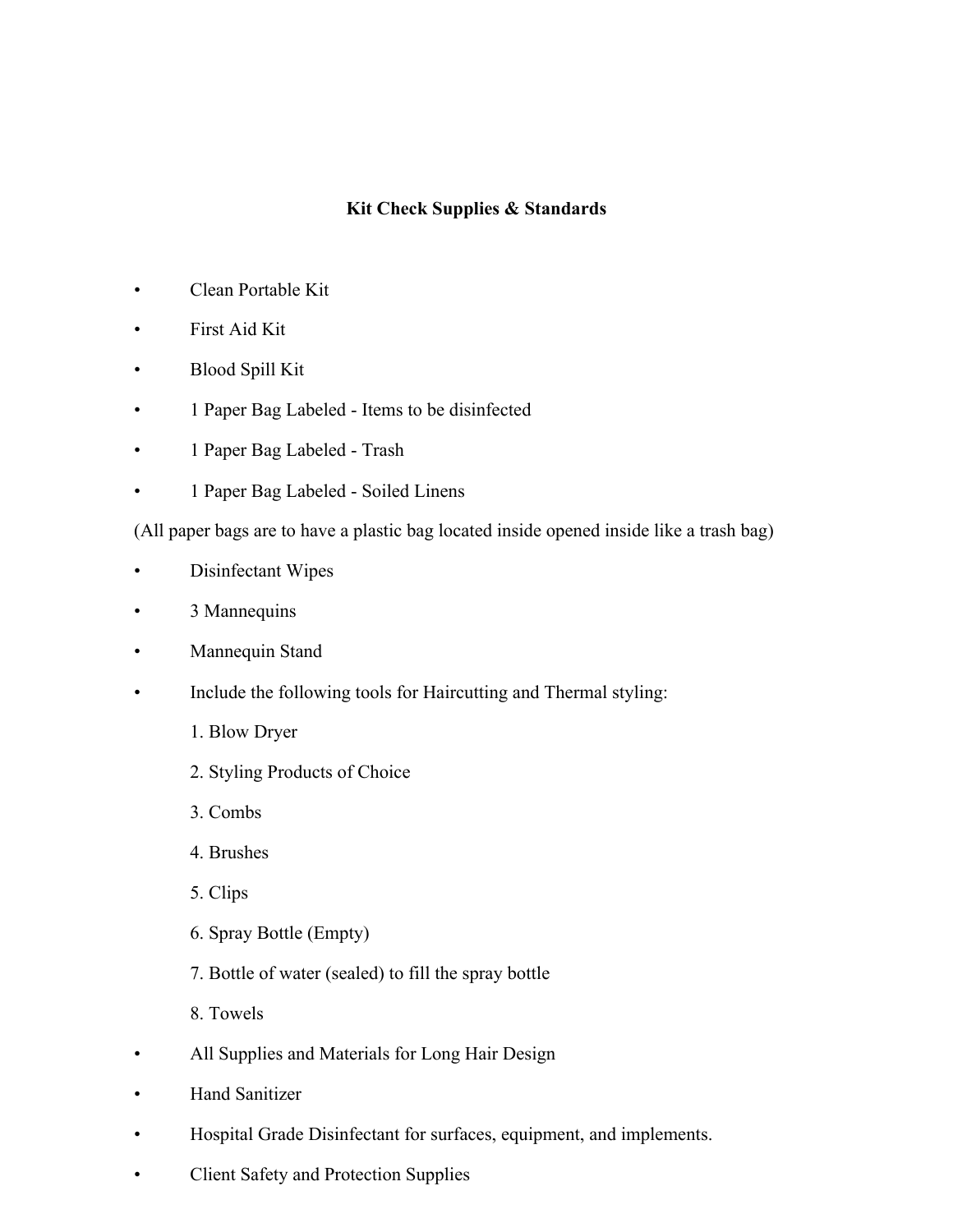- Product Application and Removal Materials
- Power Strip (if needed)
	- \*\* For Additional information, please check the National Standards and Competencies.

State Competitions are shortened/altered to time and schedules\*\*

Supplied by the State Technical Committee:

Tables / 1 outlet per table

## **Contest Guidelines (Adjusted to fit State Schedule)**

- Contestants will submit all required information at the time of check-in/ registration
- Following orientation, contestants will be required to be dressed in official contest clothing, provide items for the kit check, and take the written cosmetology knowledge test
- All contestants must keep their working area clean and organized at all times.
- All contestants must follow sanitation and safety procedures throughout the contest at all times. Floor monitors/judges will assess decontamination procedures and safety practices throughout the contest.
- All contestants must provide their own mannequin(s) and stands for the competition
- For the long-hair design station, no ornaments or hairpieces are allowed. No eyelashes will be allowed.

# **Points may be deducted for the following reasons:**

- 1. Any rule not followed (NO exceptions)
- 2. Leaving the competition area before completion of task (applies to both contestant and model) without proper escort
- 3. Unauthorized use of a product that is not allowed or that doesn't appear in the above listing

4. Any product that appears to have been altered. All products and solutions must be properly identified with the manufacturer's original packaging and original labeling. Product labels cannot be defaced.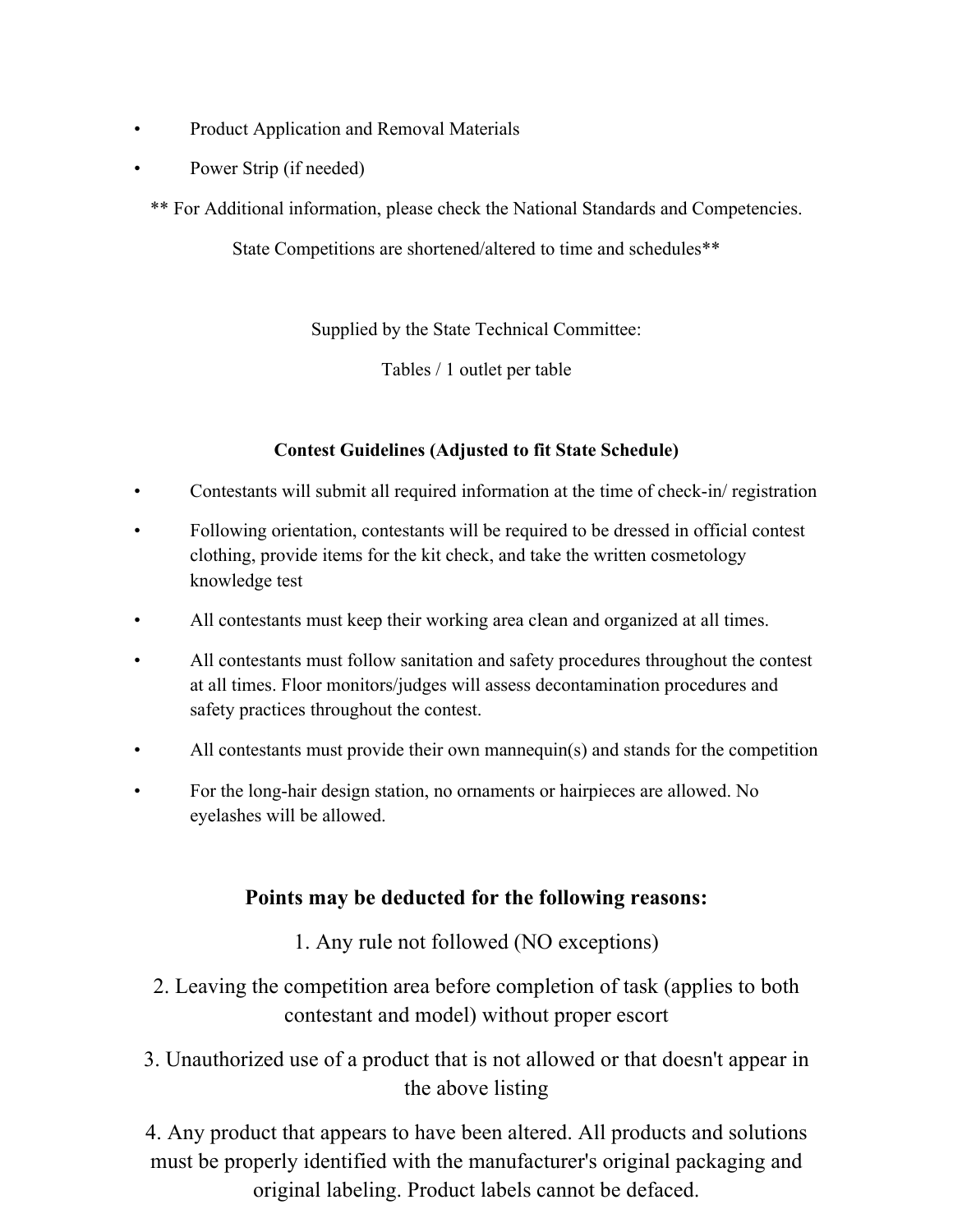- 5. Professional attitude and communication is expected throughout the contest
- 6. Once time is called, the contestant must stop working. Touching the model after time is called will result in three penalty points.
- 7. Cellphones are not allowed in the contest area. If models and/or contestants are using any digital communication device (other than when permitted) points will be deducted.

8. Setup should only consist of items needed for the specific task in progress. Time will be allowed between each task to reset the table. All items should be brought to the contest site in an organized fashion.

9. Required implements and products must be clean, accounted for and professionally organized. Proper control and usage of products and tools will be expected at all times.

1O .Any form of communication with observers, judges and other contestants are prohibited during the contest.

# **Standards and Competencies (Adjusted to fit State Schedule)**

- CO 1.0 -Long Hair Design: Create a long-hair design of your choice within a one-hour time period
- 1.1 Style hair to produce a range of special effects in an upswept position
- 1.2 Incorporate applicable techniquessuch as braiding, twisting, rolls, loops, etc.
- 1.3 Secure hair with hairpins, bobby pins and bands as applicable
- 1.4 Create a design that is clean, smooth, showing no backcombing, and back brushing under the finished style
- 1.5 Check that hairpins, bobby pins and bands are not exposed
- 1.6 Demonstrate balance, proportion and form in the finished design
- 1.7 Show control oftexture and control of hair direction in the finished design
- 1.8 Incorporate current trends